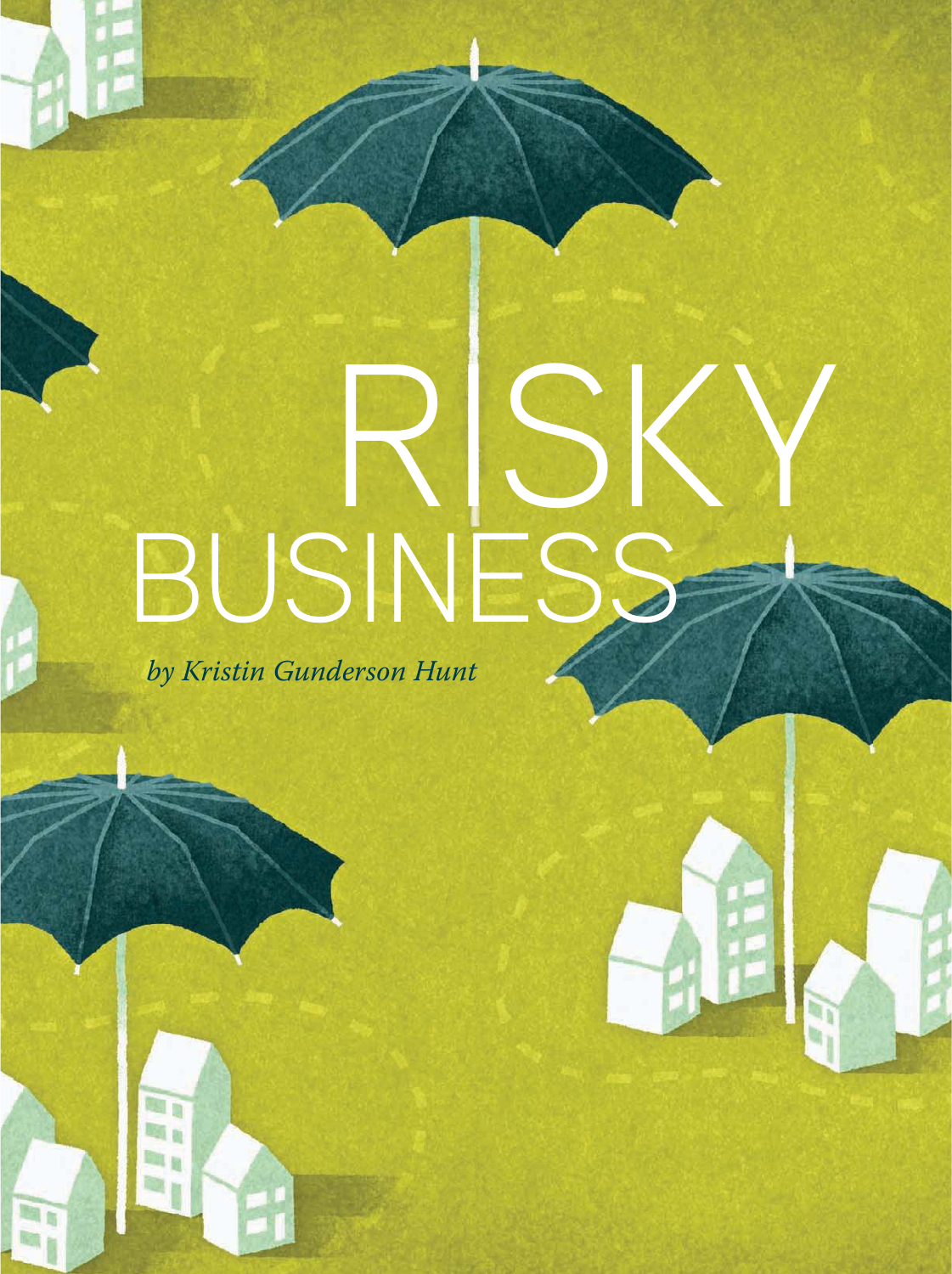IREM Members and Experts Discuss the Importance of Property Insurance for Disaster Preparedness

Property insurance can make or break real estate management companies, depending on their coverage in the event of a disaster—whether it's a hurricane blowing in from the coast town, a flood unleashing its wrath or an earthquake rattling windows and walls.



 Yet, the complicated nature of property insurance, along with the multitude of other responsibilities real estate managers face, hinders many from investing the time and resources needed to ensure their properties are adequately protected.

 "The problem with insurance is it keeps you up at night and you don't know why," said Lou Nimkoff, CPM®, president of Brio Properties in Winter Park, Fla.

 He said many real estate managers, particularly those at small management companies, are "defacto" risk managers, thrown into the responsibility of determining a property's level of risk and finding adequate insurance to mitigate that risk.

 "Insurance is very legal and very detailed," Nimkoff said. "Most of us are asked to take on the duty when we're ill-prepared to do so."

 Being prepared means understanding the types of coverage available, the coverage a property already has in place or needs, exclusions in policies that can be damaging, and how to handle insurance claims in the event of a disaster.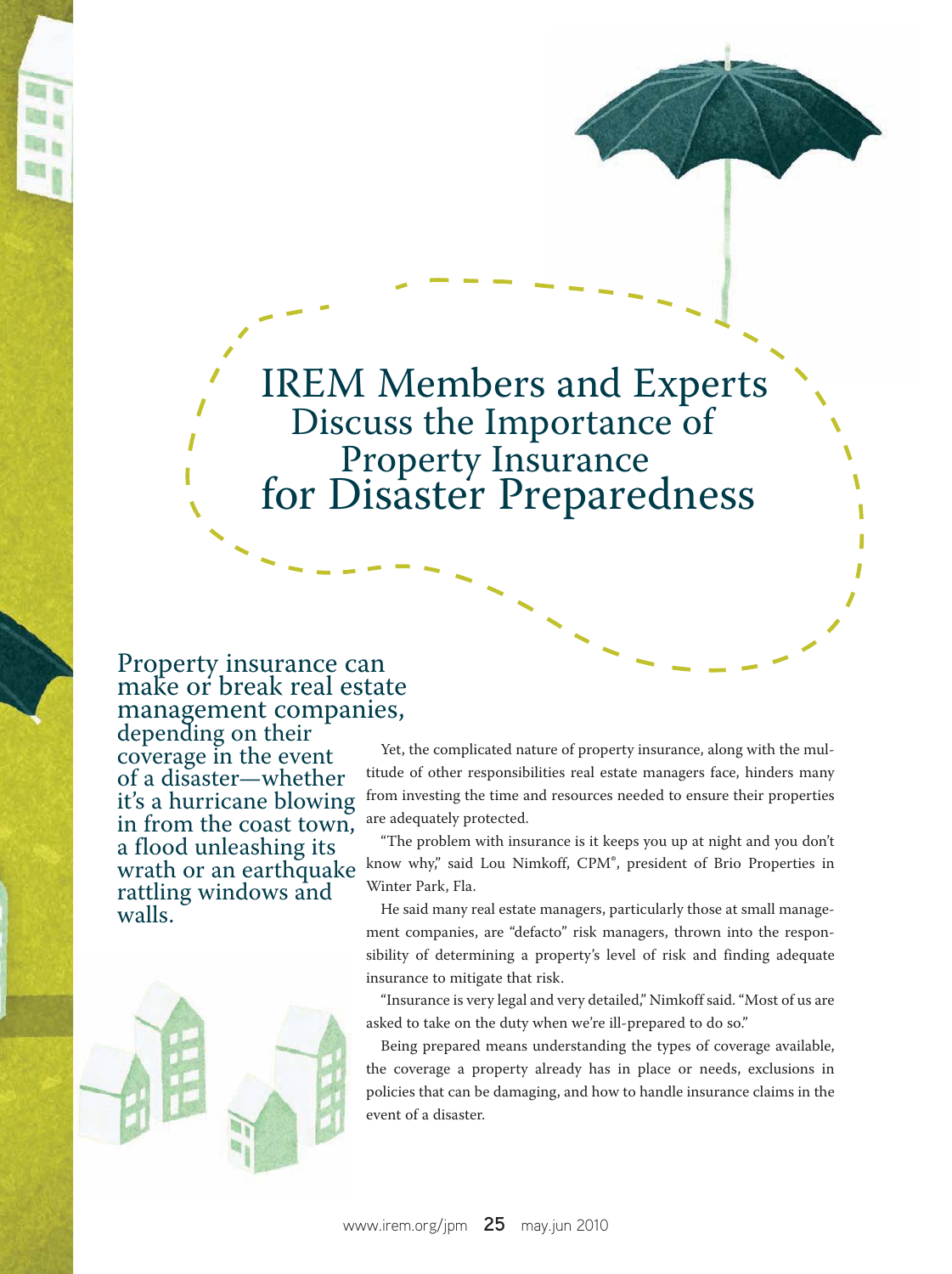### PREVALENT PERILS

Should disaster strike, the major form of insurance on most real estate managers' minds is property insurance.

 Standard property insurance protects against risks to a property, such as fires, some weather damage and theft. Coverage for floods, earthquakes and windstorms is often available via an endorsement to a property policy or as an entirely separate policy.

 Property insurance can come in the form of an all-risk policy, also called an open peril policy, whereby all the causes of loss are covered unless they are specifically excluded; or a named peril policy, which covers only specifically listed risks.

 All-risk policies are the most broad and comprehensive, said David Mistick, CPM, president of Circumspex LLC, a company that provides a web-based disaster planning and recovery application for property managers. He said the only reason companies would select a named peril coverage out policy is if a risk is expressly excluded in their all-risk policy.

> "If the all-risk policy excluded flood or earthquake, the property owner would want to buy a named peril policy to cover these if he was exposed to those risks and the likelihood of occurrence was significant, said Mistick."

> Named perils like flood or earthquake are limited in sales and coverage. For example, flood is all underwritten by FEMA but distributed by private insurance companies. Earthquake is often underwritten by risk pools of companies to spread the exposure.

> As far as limits go, wind, earthquake and flood limits are based on models that analyze a location's sus

ceptibility to particular disasters and estimate a probable timeframe for the next occurrence. Clients usually buy to the 250-year event level for earthquake and wind, based on the probability, according to Al Tobin, managing director and national property practice leader for Aon Risk Services in New York.

 He shared that fire limits are set against values in the simplest way: For example, if your largest building has replacement cost and rents of \$100 million, \$100 million may be your limit. Lenders might also require a certain limit based on any building debt.

 "A property manager, with a broker's assistance, should be able to acquire the right combination of coverage," Mistick said. "The key will be getting them at a price that fits the budget."

## INDECENT EXPOSURE

Deductibles are of course a big part in deciding what fits the budget. Different deductibles apply to different disaster perils, said Ann Butterworth, director of property underwriting in Weston, Mass., for Liberty Mutual Property. Some are percentage based, where one pays a percent of the loss, and others are a flat amount that must be paid upon a loss.

 Regardless, Butterworth said owners and managers need to take into account the deductible when budgeting and determine if they could afford to be financially responsible at that level if a loss was to occur.

 Acquiring adequate property insurance at the right price hinges on a thorough assessment of portfolios, the appropriate valuation of properties, and owners' and managers' appetite for risk.

 "There is no right or wrong," Nimkoff said. "It's a property by property and owner by owner strategy."

 Owners and managers should assess a multitude of variables when determining risks to a property, such as the proximity of a building to a chemical plant that could have a spill, the possibility of a property being targeted by terrorism, the use of their buildings and the associated risks with those uses, and the geography of their properties and whether they are in areas prone to natural disasters.

 "The insured should know where their exposures are and what perils they are subject to," Butterworth said.

 Aside from an owner's or manager's analysis of a property and its risk, insurance companies have modeling tools that will help determine a property's risk profile.



"There is a universe of different types of there. The question to ask is, 'How exposed are you now'?"

MIKE HALVEY, REAL ESTATE PRACTICE LEADER FOR ZURICH NORTH AMERICA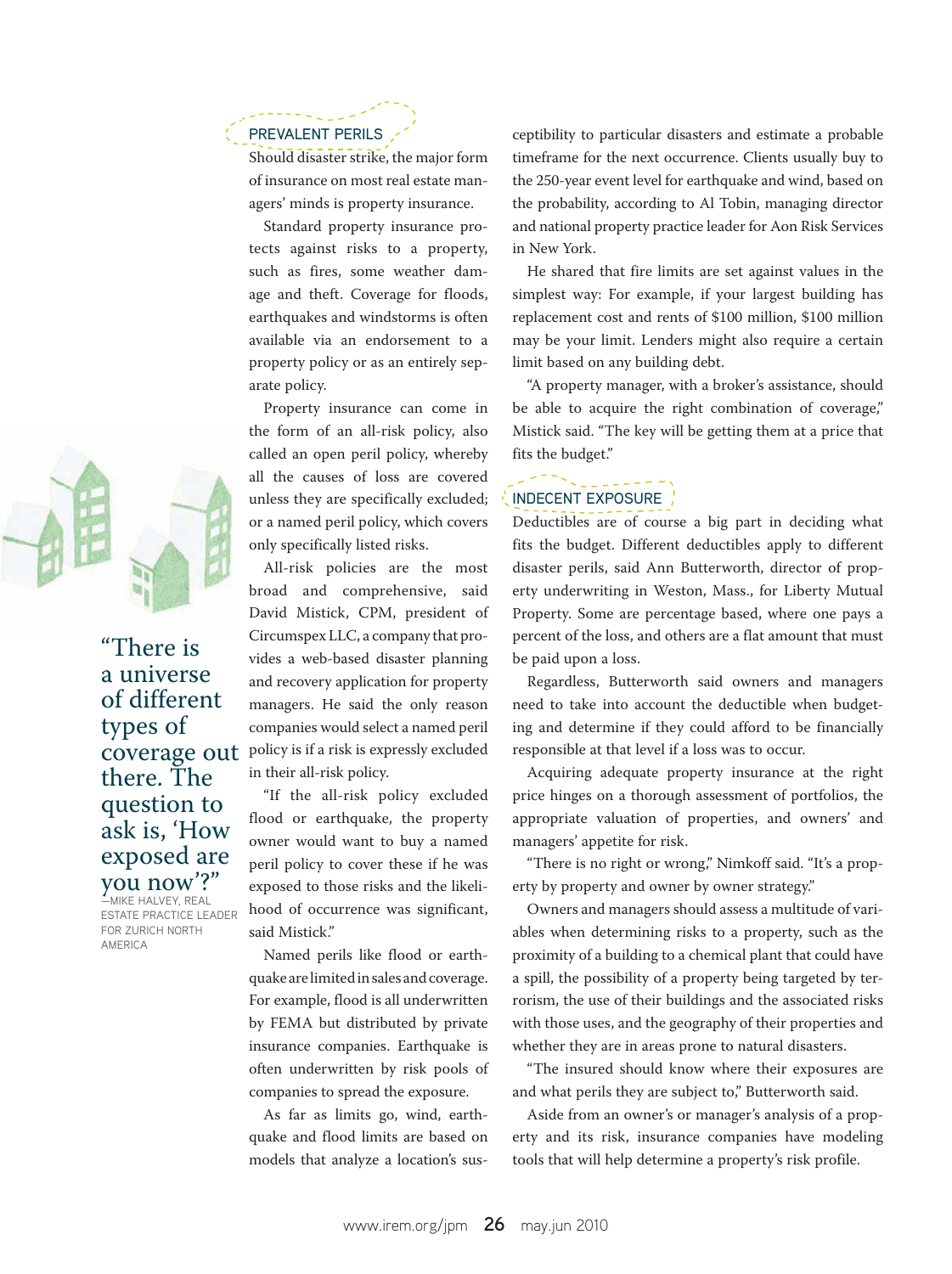"One of the most popular of these tools is Risk Management Information Systems," Tobin said. "Both earthquake and windstorm are very technical products, and your broker should be giving you direction as to what type of limits are available to be purchased based on your modeling."

 Just as important as determining a property's risk profile is determining a property's value, which is the replacement cost value, Butterworth shared. It is important not to make the mistake of thinking a property's market value and replacement cost value are the same.

 "If you want to be truly indemnified, having the appropriate values is important," she said.

 Charles Bauroth, account engineering manager at Liberty Mutual Property, also in Weston, Mass., said companies should do a valuation of their properties every three to five years. He suggested an outside appraisal service do the valuation for accuracy. He also shared that managers need to be aware of how their portfolio changes annually, taking into consideration whether any new properties have been added, whether they've been reported to the insurer, and where those new properties are located.

 Once valid risk profiles and values are in place, owners and property managers, along with their broker, should determine the level of coverage that would be most appropriate.

 "There is a universe of different types of coverage you can get out there," said Mike Halvey, real estate practice leader for Zurich North America. "The question to ask is, 'how exposed are you right now?'"

#### GAPS IN COVERAGE

Owners and managers need to assess their risk tolerance to determine if they are at ease with their policies, said Halvey. They should also understand what their out-of-pocket costs would be in the worst-case scenario—a total loss—and ask themselves if they are comfortable with that amount.

Policies need to be scrutinized for gaps in coverage and exclusions so those items can either be negotiated, or supplemental coverage can be purchased to ensure assets are fully protected in the event of a disaster.

 One area to consider is whether a property's landscaping would be protected under the policy, whether there would be specific limits per tree or shrub, or if a flat sublimit would exist for all the landscaping. For properties with green rooftops, it should be taken into consideration if the entire vegetative roof would be covered in a loss.

 For companies that acquire properties on a regular basis (between property policy renewals) newly acquired location coverage protects any properties added to a portfolio despite not being accounted for when the policy was initially put in place. Exclusions like California earthquakes or Florida wind should be noted if the new properties might be impacted by those events.

 Ordinance or Law Coverage is another key component to consider in a property policy. In many jurisdictions, the insured must pick up any additional expenses incurred with renovating or rebuilding a property up to code with local ordinances or laws, even if the cause of loss is covered by the policy.

 Owners and managers can get into trouble if their projected replacement cost value only accounted for building or renovating to original, and probably less expensive, standards. The ordinance or law endorsement covers the expense of updating the property to any building, zoning or land use laws, since restoring a building to its previous condition is disallowed if it is not up to code.

 Other coverage property managers sometimes consider to further protect their assets in the event of a disaster include service interruption, tenant emergency evacuation, as well as tenant relocation and move-back expenses, which pay for the moving costs of tenants who temporarily vacate a building due to damage from a disaster that is covered by the insurance.

 Halvey said knowing and understanding a property policy is critical to avoiding surprises down the road.

"When things aren't covered, it's not



For help in creating or revising your disaster preparedness manual, check out this IREM publication at *[www.irembooks.](www.irembooks.org) org.*